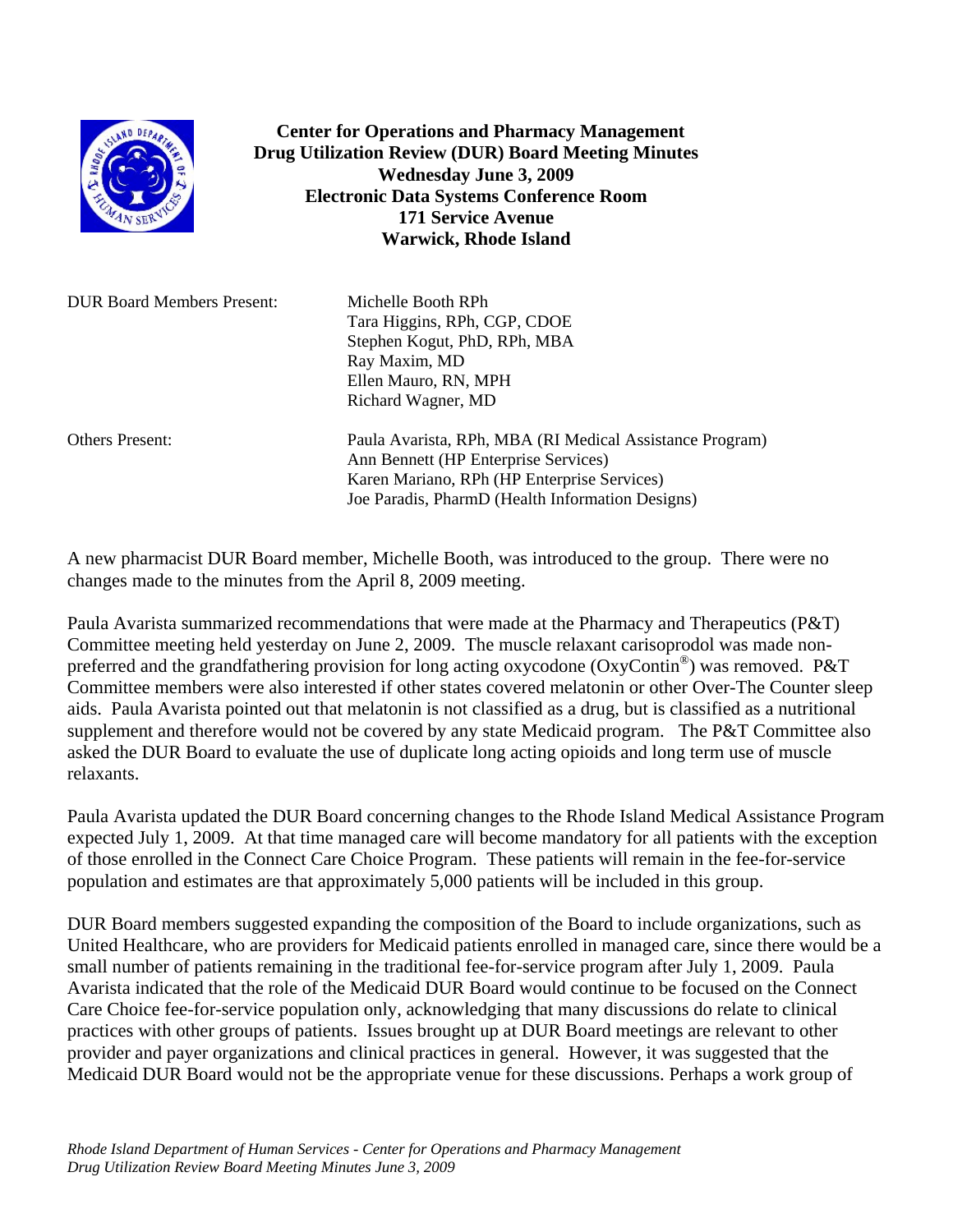DUR Board members and other payer organizations could be developed to discuss these clinical issues further.

An issue that was discussed was the use of a common drug formulary among different payers including Medicaid, Medicare, and the three managed care providers in Rhode Island, United Healthcare, Blue Cross and Neighborhood Health Plan. This would be difficult if not impossible to achieve since Medicaid has specific requirements for coverage of all drugs for which federal rebates are available. It was noted that United Healthcare, Blue Cross and Neighborhood Health Plan made an attempt to have some commonality within their formularies for the Rhode Island Medicaid Managed Care population.

Ellen Mauro asked about the issue of tracking use of insulin pens from the minutes to the last meeting. The P&T Committee recommended removing prior authorization restrictions on the use of rapid acting insulin pens. All other pens would still require prior authorization. Health Information Designs (HID) will monitor the use of all insulin pens.

Dr. Wagner noted that the Community Medication Assistance Program (CMAP) would begin utilizing Suboxone® for addiction treatment. He also noted that the program now allows online claims processing for prescriptions.

There was discussion concerning pain management issues with reference to the long term use of narcotics and muscle relaxants. Rhode Island does not have comprehensive pain management centers for patients to be adequately followed. The DUR Board asked for HID to report back on what other states were doing with respect to any limits on the use of muscle relaxants. Neighborhood Health Plan does have some limits on the use of muscle relaxants.

The issue of non-adherence was discussed. HID has begun mailing retrospective DUR intervention letters to prescribers addressing non-adherence of antihypertensive agents, lipid lowering agents and also has criteria for non-adherence with antidepressants and medications for the treatment of diabetes. The Board recommended either sending copies of DUR letters to Medicaid case managers or sending case managers a listing of patients and doctors who were included in the interventions. Tare Higgins discussed what Blue Cross has done to address non-adherence. Their data has shown that adherence decreases over time. Blue Cross found that health coaching did help to modestly improve adherence. Dr. Wagner commented that adherence to medications prescribed by specialist tends to be higher than adherence to medications prescribed by primary care physicians. In addition, adherence to daily dosing is superior to adherence to BID or TID dosing. HID will continue addressing non-adherence as an ongoing DUR activity.

The use of duplicate atypical antipsychotic agents was reviewed. Using criteria developed by HID, it was found that approximately 6% of Rhode Island Medicaid patients taking an atypical agent were found to be taking more than one agent. This rate is higher than other states evaluated, including Maryland, West Virginia and Connecticut. Dr. Wagner commented that the rate of therapeutic duplication of antipsychotic agents in the CMAP program has also increased since the use of the atypical agents has not been aggressively managed over the past two years. There are valid reasons for duplicate therapy in some patients such as the use of clozapine and another agent and the use of rescue doses of oral medication for patients on long acting injectable agents. The DUR Board asked HID to repeat its evaluation of duplicate therapy but to include all antipsychotic agents, not just the atypical agents.